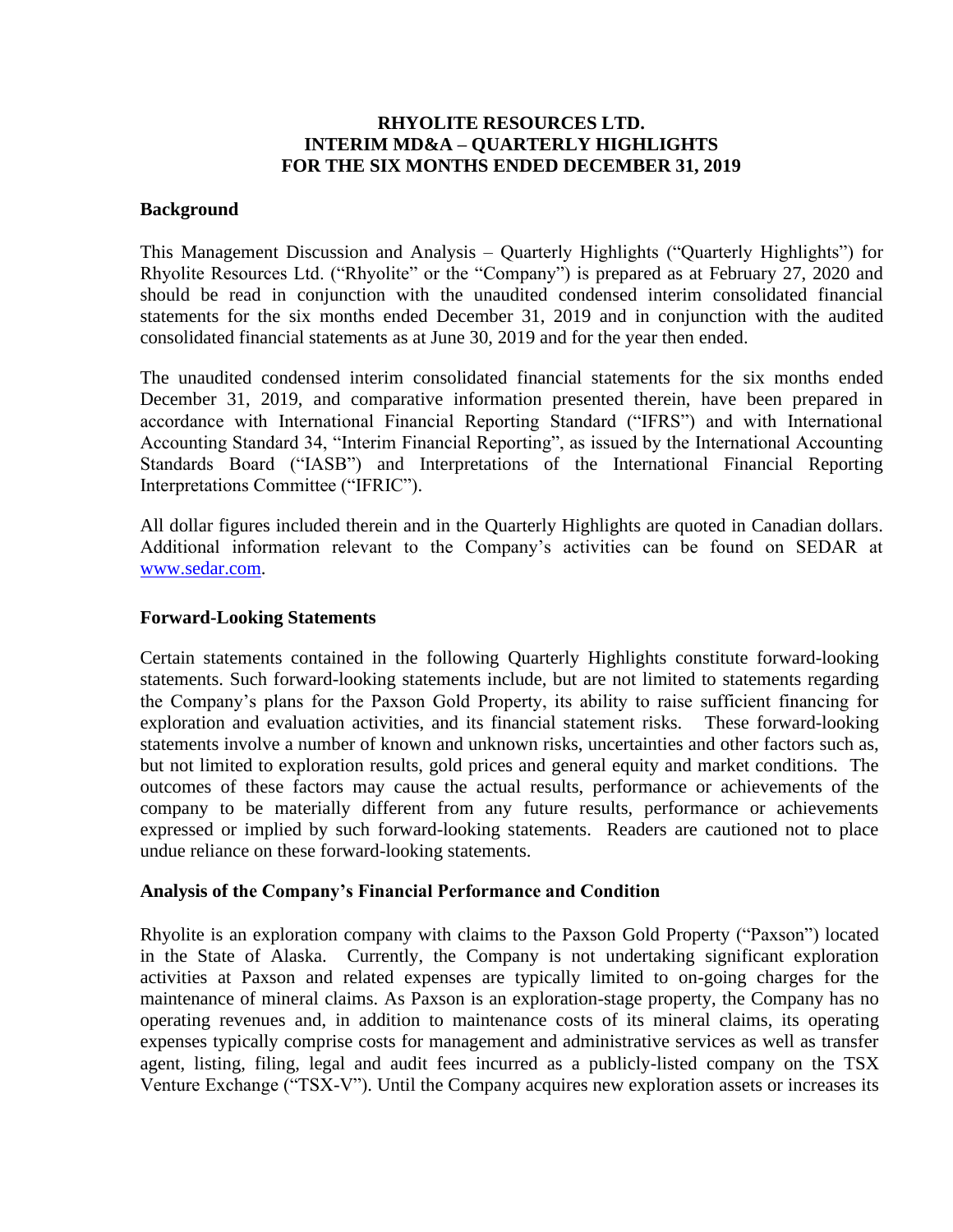exploration of Paxson, these costs are incurred consistently from quarter to quarter and are not expected to change significantly in the next 12 months.

## *Three Months Ended December 31, 2019*

The Company incurred a net loss of \$20,338 for the three months ended December 31, 2019, compared to a \$20,672 loss for the three months ended December 31, 2018. Compared with the same period of the prior year, the net loss for the three months ended December 31, 2019 reflects a \$5,510 increase in interest income earned on a greater average cash balance than in 2018. The impact of this increase on net income was largely offset by a total \$4,166 increase in transfer agent, listing and filing fees, accounting and legal fees and shareholder information costs as a result of timing differences of costs incurred in these and other quarters.

Other significant items affecting net loss for the three months ended December 31, 2019 included a \$12,000 expense for office administration and facilities provided by a related party and \$9,655 for exploration expenses. Owing to the Company's negligible operating activities, these charges were comparable with those for the three months ended December 31, 2018.

#### *Six Months Ended December 31, 2019*

The Company incurred a net loss of \$25,406 for the six months ended December 31, 2019, compared to a \$32,084 loss for the six months ended December 31, 2018. The decrease in net loss in 2019 is primarily owing to an \$11,782 increase in interest income, which itself is a result of a greater average cash balance than in 2018.

Other significant items affecting net loss for the six months ended December 31, 2019 included a \$24,000 expense for office administration and facilities provided by a related party, \$12,518 for exploration expenses, \$6,263 for transfer agent, listing and filing fees, and \$3,783 for accounting and legal fees. Owing to the Company's negligible operating activities, these charges were comparable with those for the six months ended December 31, 2018.

#### *Financial Position as at December 31, 2019*

As at December 31, 2019, the Company had cash of \$2,603,153, amounts receivable of \$1,578 and liabilities of \$7,865. The \$2,596,866 in net working capital is sufficient to fund the Company's operations for at least the next 12 months and, in addition to funding routine general and administrative expenses and the maintenance of Paxson mineral claims, may be used to pursue opportunities to enter new businesses or to acquire new assets.

The Company's cash as at December 31, 2019 is \$37,932 lower than that as at June 30, 2019 as a result of expenditures for exploration, as well as general and administrative activities for the sixmonth interim period, partly offset by interest income.